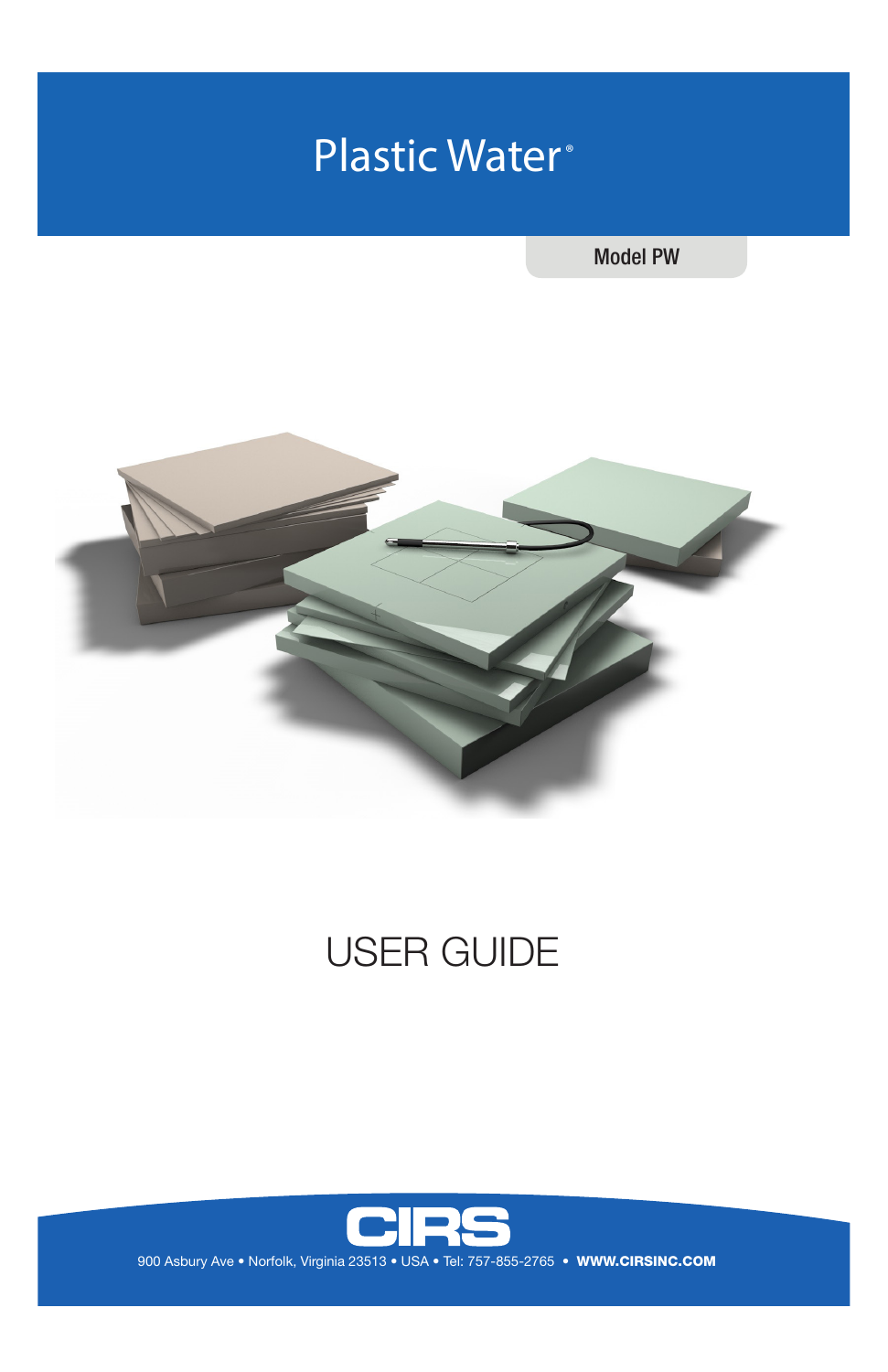### INTENDED ENERGY RANGE

#### <sup>(3)</sup> Plastic Water - The Original - 150 keV - 100 MeV

Permits calibration of photon and electron beams within 0.5% of true water dose. Perform routine beam constancy checks following TG51 recommendation.

### OTHER ENERGY RANGES AVAILABLE

#### $<sup>(1)</sup>$  Plastic Water LR - 15 keV - 8 MeV</sup>

Use for such things as dose evaluation for low energy brachytherapy sources or CT dose verification.

#### (2) Plastic Water DT - 50 keV - 15 MeV

Use for special applications requiring exposures to both diagnostic and therapeutic energies such as radiation therapy planning and dose verification in IMRT.

# SET UP

Create a stack of PW slabs so that the measurement tool is the desired depth below the top surface. In conjunction with material above the collecting chamber, an additional minimum of 10 cm thickness of material needs to be placed below the chamber at all times to achieve appropriate scatter characteristics.

#### VISUAL APPEARANCE AND VARIATION:

The visual pattern variations on the top and bottom surface are due to the interaction of the released mold surface and the speed in which the material is flowing in the mold. Variation on the sides of the slab occurs during finishing. The slabs are cut to size which leads to different surface appearances. Surfaces untouched will appear shiny while machined surfaces may have a matte, textured finish. Over time you may notice "yellowing" of the slab. This generally starts on the outer edges of the slab and works in. This is a common aging phenomena experienced in most epoxies. These variations will have no impact on the attenuation properties of the material.

# CLEANING

Clean with mild soap and water. DO NOT use solvent based cleaners.

#### HANDLING AND STORAGE

Plastic Water should be stored flat. Plastic Water, like most plastics, is flexible in nature and will creep (warp/bow/deform) under constant stress over time, even under its own weight. This deformation is not permanent. The slab will self correct and recover its original shape if placed back in its original geometry. An easy way to maintain slab flatness and minimize creep is to store the slabs, clean free of debris on or in between flat surfaces. If the Plastic Water is to be shipped, special care should be given to packaging or the use of a specially fitted carry case which will protect flatness.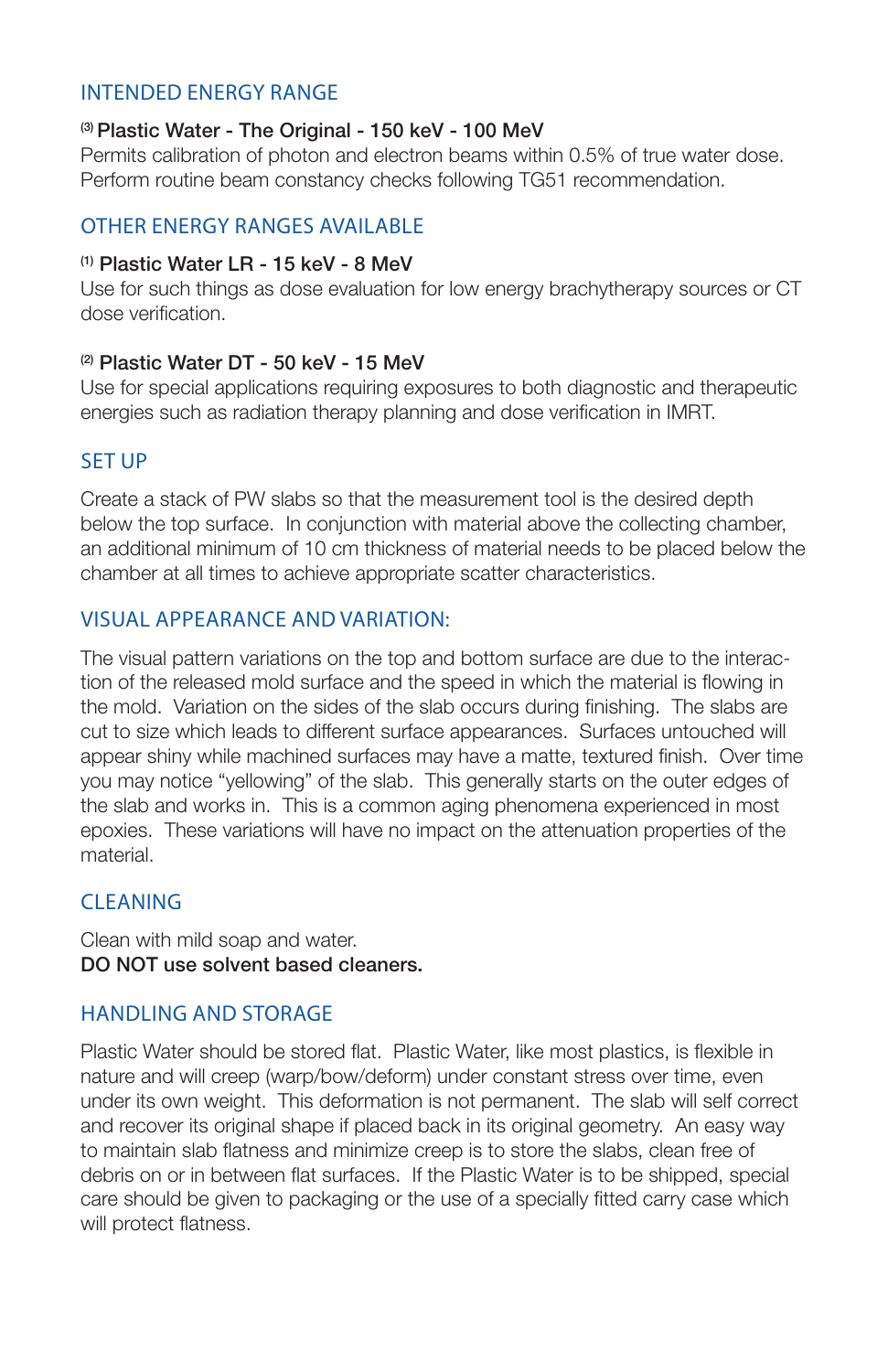# PLASTIC WATER DESCRIPTION

It is known to be advantageous to use water equivalent materials for output calibration of photon and electron beams. Plastic Water has been designed such that the signal detected by the same dosimeter in Plastic Water agrees with true water within 0.5% at equal depths. Unlike other water equivalent material on the market, Plastic Water is flexible and resists breakage under impact. Plastic Water is the only calibration material available in 1mm thickness.(1) Other water-equivalent materials are available for other energy ranges. Plastic Water is non-hydroscopic.

| Plastic Water <sup>®</sup> - High Energy         |                  |           |        |
|--------------------------------------------------|------------------|-----------|--------|
| En, MeV                                          | H <sub>2</sub> O | <b>PW</b> | Ratio% |
| 0.10                                             | 0.1707           | 0.1754    | 102.75 |
| 0.20                                             | 0.1370           | 0.1376    | 100.55 |
| 0.40                                             | 0.1062           | 0.1060    | 99.81  |
| 0.60                                             | 0.0896           | 0.0894    | 99.78  |
| 0.80                                             | 0.0787           | 0.0785    | 99.75  |
| 1.00                                             | 0.0707           | 0.0705    | 99.72  |
| 2.00                                             | 0.0494           | 0.0493    | 99.80  |
| 4.00                                             | 0.0340           | 0.0340    | 100.00 |
| 6.00                                             | 0.0277           | 0.0277    | 100,00 |
| 8.00                                             | 0.0243           | 0.0242    | 99.59  |
| 10.00                                            | 0.0222           | 0.0222    | 100.00 |
| 20.00                                            | 0.0181           | 0.0181    | 100.00 |
| 30.00                                            | 0.0171           | 0.0171    | 100.00 |
| 60.00                                            | 0.0168           | 0.0168    | 100.00 |
| 100,00                                           | 1.0172           | 0.0173    | 100.58 |
| Electron<br>Density 10 <sup>23</sup> ,<br>$cm-3$ | 3.343            | 3.336     | 99.79  |
| Density<br>$g/cm^{-3}$                           | 1.00             | 1.030     |        |

#### Photon Recalculated Linear Attenuation Coefficients (cm-1) of Plastic Water

#### References:

1. Wallace, R.E., Evaluated phantom material for <sup>125</sup>l and <sup>103</sup>Pd dosimetry poster: SU-DD-EXH-12, AAPM Annual Meeting, Montreal, CANADA July, 2002.

- 2. Heaton, R., et. al, Dosimetric Evaluation of Plastic Water-Diagnostic Therapy (PWDT) Phantom Material poster: PO-T-97, AAPM Annual Meeting, 2003.
- 3. Tello, V.M., Tailor, R.C., and Hanson, W.F. How water equivalent are water equivalent solid materials for output calibration of photon and electron beams? Medical Physics 22 (7), July 1995 pgs. 1177-1189.